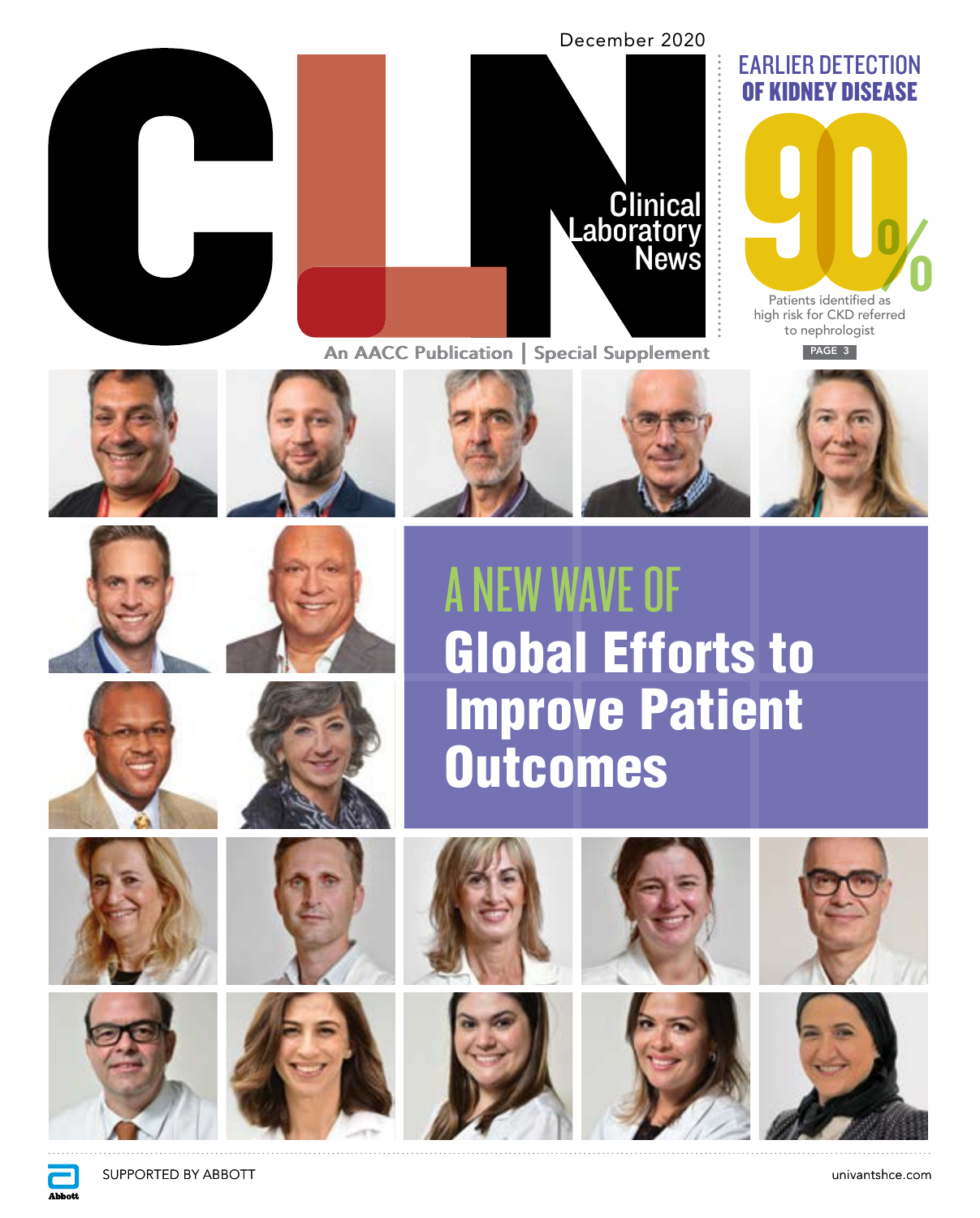# **Global Efforts to Improve<br>Patient Outcomes** A NEW WAVE OF

BY KIMBERLY SCOTT

Inical laboratory professionals are collaborating inside<br>and outside their institutions like never before to make<br>a difference in improving patient outcomes worldwide,<br>from significantly shortening the time a chest pain pa linical laboratory professionals are collaborating inside and outside their institutions like never before to make a difference in improving patient outcomes worldwide, from significantly shortening the time a chest pain patient pandemic, to identifying kidney disease in indigenous communities early enough to slow the progression of disease, to reducing catastrophic adverse events in patients with hemorrhagic shock.

AACC, Abbott, and other leading healthcare organizations this year continued special recognition for a number of interdisciplinary teams through the UNIVANTS Healthcare of Excellence program. Teams are judged on initiatives that achieve measurable, innovative impact within healthcare systems. Approximately 180 applications were initiated and three top-performing teams were selected as the top global winners in 2020 based on key performance indicators, unity of the team, and process attributes of the initiative. Several other finalist teams were recognized with distinction or achievement, with the highest award scores within a region designated a classification of "best in area." Below *CLN* highlights the five global and two best-in-region winners for 2020. AACC will keep the spotlight on these unique award-winning achievements with special supplements on other exceptional teams in 2021.

# Reducing Risk in the COVID-19 Era Through a New Chest Pain Pathway

Patients with chest pain and other symptoms of a possible heart attack have historically represented the most common cause of hospital admissions in New Zealand – about 10% -15%. In preparing for the impact of the COVID-19 pandemic early in 2020, clinicians and laboratorians at Christchurch Hospital in Canterbury, part of Canterbury District Health Board, aimed to minimize the number of tests performed and consequently the amount of time spent in the ED. A secondary goal was to reduce the number of patients admitted to the hospital.

To tackle the challenge, a multidisciplinary project team formed that incorporated the ED, cardiology, the hospital laboratory, a separate community laboratory, primary care, community nursing, and health management. The team analyzed laboratory cardiac troponin results, clinical risk, and final patient outcomes to determine if it was possible to design and subsequently implement a new pathway for patient care that could reduce the number of patients requiring two cardiac troponin tests while in the ED. They projected that reducing the number of patients needing two troponin tests could also cut the amount of time spent in the ED and, importantly, minimize the potential exposure to SARS-CoV-2, the virus that causes COVID-19.

The team, co-led by Martin Than, MD, an emergency medicine specialist, developed and implemented a new chest pain pathway through which approximately 70% of low risk chest pain patients in the ED received one troponin test while at the hospital and then were discharged home, usually with orders for a follow-up troponin test done in the community the next day. The team also created a patient streaming process so that patients determined to be at high clinical risk were assessed directly by the cardiology team without an extensive emergency medicine physician evaluation, thus reducing duplication of care.

"In the past, a patient with chest pain would be in the ED for up to six hours," explained Than. "Waiting for and then actioning the results of the second cardiac troponin test really takes time, and they often are moved somewhere else in the hospital, which potentially increases their risk of exposure to the [SARS-CoV-2] virus. If they are admitted overnight, they can have physical contact with up to 30 staff members, but with one troponin test, we can get that number down to three people."

The clinical laboratory played a crucial role in developing a nd implementing the chest pain protocol along with other departments in the hospital, explained Christopher Florkowski, MD, a consultant in chemical pathology.

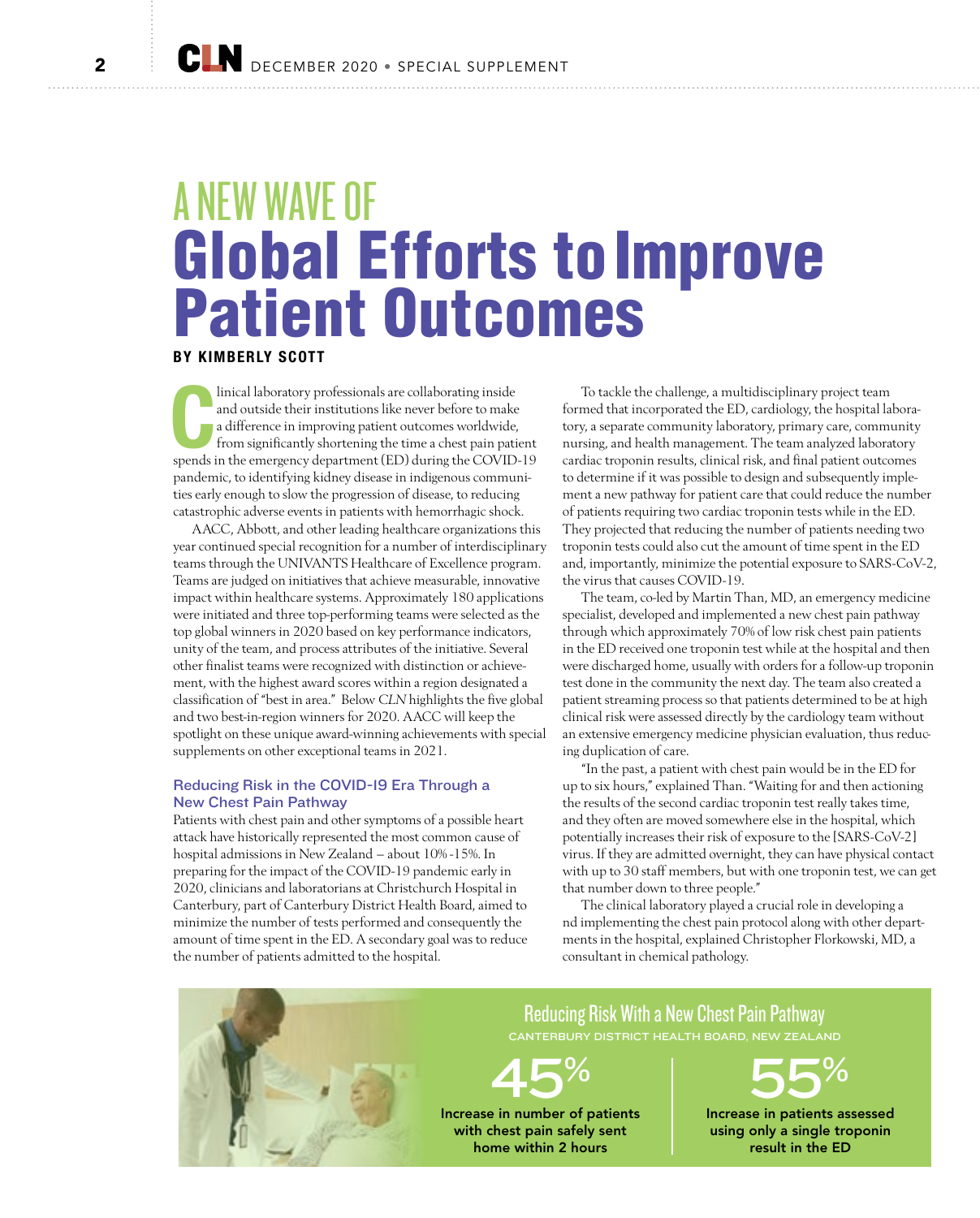

"The relationships that we've built over the years between the clinical laboratory, physicians in the ED, cardiology, and other services have been absolutely pivotal to this initiative," Florkowski said. "Chest pain is a very common admission, and with the advent of troponin tests, we needed to best define how to interpret test results in full clinical context and in relation to clinical outcomes. There was an increased incentive to develop accelerated diagnostic pathways to facilitate safe early discharge from the ED. We started working on accelerated pathways more than 10 years ago, and with the passage of time, we have been able to define and constantly refine better pre-test probability scores for the ED environment. With newer and better troponin assays, we have also been able to identify more chest pain patients at lower risk for adverse outcomes."

Following implementation of the chest pain pathway early in the pandemic, there was a 45% increase in the total number of patients presenting with chest pain who were safely sent home within 2 hours and a 35% increase in the number of patients sent home within 3 hours of presentation. Overall, there was a 55% increase in patients being assessed using only a single troponin result in the ED, and, consequently, fewer patients required multiple troponin results to rule out heart attacks. This streamlined diagnosis (ruling in and ruling out heart attacks) was achieved without any clinically significant increase in major adverse cardiac events post implementation, reinforcing overall quality – paired speed with safety – of the clinical pathways. For these reasons and more, the chest pain pathway and team were selected as one of the three global winners in the 2020 UNIVANTS Healthcare of Excellence program.

Than and Florkowski hope to share the chest pain pathway with other hospitals throughout the world so that it can be adopted even in a post-pandemic environment. In addition, they plan to use the collaborative model to streamline other patient care pathways.

"This is not a single event," Florkowski said. "This is a work in progress – COVID-19 just gave an extra emphasis. We want to share this as widely as possible."

# Early Identification of Kidney Disease in Indigenous Communities

Indigenous groups in Canada endure disproportionately high rates of chronic kidney disease (CKD), diabetes, and hypertension. Often marginalized from mainstream healthcare services geographically, economically, or culturally, many of these individuals lack the preventive health benefits associated with continuity of care. This barrier can result in delayed detection

and treatment of disease, which then leads to an increase risk of adverse outcomes.

A team of professionals in Winnipeg got creative to search for progress in this unique situation. The Chronic Disease Innovation Centre at Seven Oaks General Hospital and University of Manitoba developed a comprehensive screening, triage, and treatment initiative designed to bring preventive kidney care to rural and remote indigenous communities across Canada. The initiative, dubbed Kidney Check, employs point-of-care testing (POCT) to identify CKD, diabetes, and hypertension in individuals ages 10 and up regardless of pre-existing risk factors.

Using portable diagnostic equipment, a Kidney Check health team travels to remote communities to screen for cardiovascular disease, diabetes, and CKD. Screening is performed at community sites, such as nursing centers or schools. Immediately following screening, clients are triaged according to their individualized kidney failure risk prediction scores calculated by an iPad application and offered additional resources accordingly.

The Kidney Check initiative uses a locally developed algorithm that predicts the risk of kidney failure in 2 to 5 years.

"Many indigenous people in Canada live in northern or very remote locations... there is also a lot of poverty. We linked up with laboratory and indigenous clinicians to develop a better way to screen these communities for kidney disease."

–PAUL KOMENDA, MD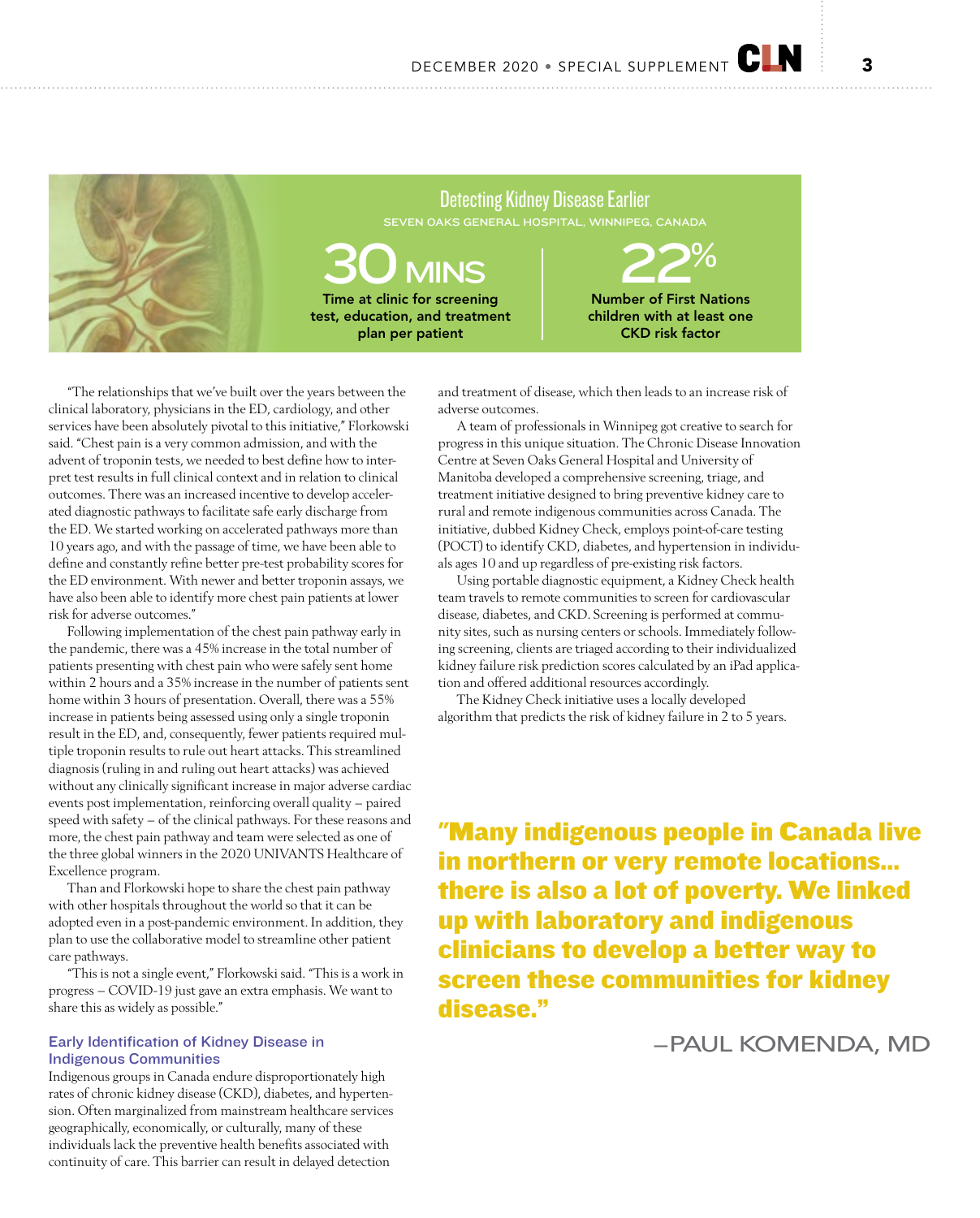This team crafted a strategy in which they added HbA1c testing to all eligible requests from general practitioners for patients without known diabetes. To improve monitoring of known diabetes, HbA1c and other key biomarkers - such as lipid markers and urinary albumin– were added to GP requests in accordance with guideline recommendations.



"Many indigenous people in Canada live in northern or very remote locations," explained Paul Komenda, MD, a nephrologist, professor of medicine at the University of Manitoba, and research director at the Chronic Disease Innovation Centre. "In some cases, they live in fly-in only communities, without access to roads, so they have reduced access to ongoing preventive care. There is also a lot of poverty in those communities. We linked up with laboratory physicians and indigenous clinicians to develop a better way to screen these communities for kidney disease."

Since launching, the Kidney Check initiative has reached 5,891 indigenous adults in 11 communities, of which 1,700 (22.4%) opted in for screening and became more aware of their kidney disease risk. All patients screened and identified at risk for cardiovascular disease, diabetes, or CKD were provided education and counseling and subsequently linked to appropriate care.

What the team found was significant. Almost 22% of First Nations children had at least one risk factor for CKD. More than 10% of those children had an albumin-tocreatinine ratio of more than 3 mg/mmol, and 6.2% had an estimated glomerular filtration rate less than  $90 \text{ m/min}/1.72 \text{ m}^2$ , suggestive of early kidney disease.

Based on the calculated risk for each individual (low, medium, and high), the program developed personalized kidney health plans for 343 patients. A year and a half since the initial screening, 90% of

patients identified as high risk have been seen by a nephrologist, and a number of them continue to be regularly monitored.

In addition to improving patient outcomes, the initiative is expected to have a significant impact on healthcare costs through the reduced need for dialysis. In Manitoba, the cost of dialysis runs \$60,000 to \$80,000 per year. In remote Northern Manitoba, the cost is as high as \$200,000 per year. Identifying kidney disease at an earlier stage when lifestyle factors can have an impact on progression ultimately saves the healthcare system money.

"We had a lot of partners on this project," Komenda emphasized. "There was a close collaboration of indigenous health specialists, nephrology clinical specialists, lab medicine specialists to run the point-of-care testing, app developers, patient partners, and funding through CANSOLVE CKD, a pan-Canadian patient-oriented kidney research network. All of those ingredients go into the fact that we can go into these rural and remote underserved populations and mass screen in a very easy and efficient way, provide them instant results on their risk of kidney disease, and give them educational materials and a treatment plan, all within a 30-minute window."

Building on the success of the initial Kidney Check screening, the initiative has since expanded to four additional provinces across Canada. Komenda expects the initiative to be scaled up in underserved communities in other countries as well. "We are all very excited about the possibilities that this can be used in vulnerable communities around the world," he said.

# Early Diagnosis and Improved Management of Patients With **Diabetes**

Diabetes mellitus is a significant global health problem and a leading cause of mortality worldwide. Direct healthcare costs and the loss of labor productivity are extremely high, in part due to complications related to delayed diagnosis and inadequate monitoring and treatment. Recognizing that significant opportunities exist for earlier detection, targeted treatment, and improved monitoring to minimize costs of diabetes-related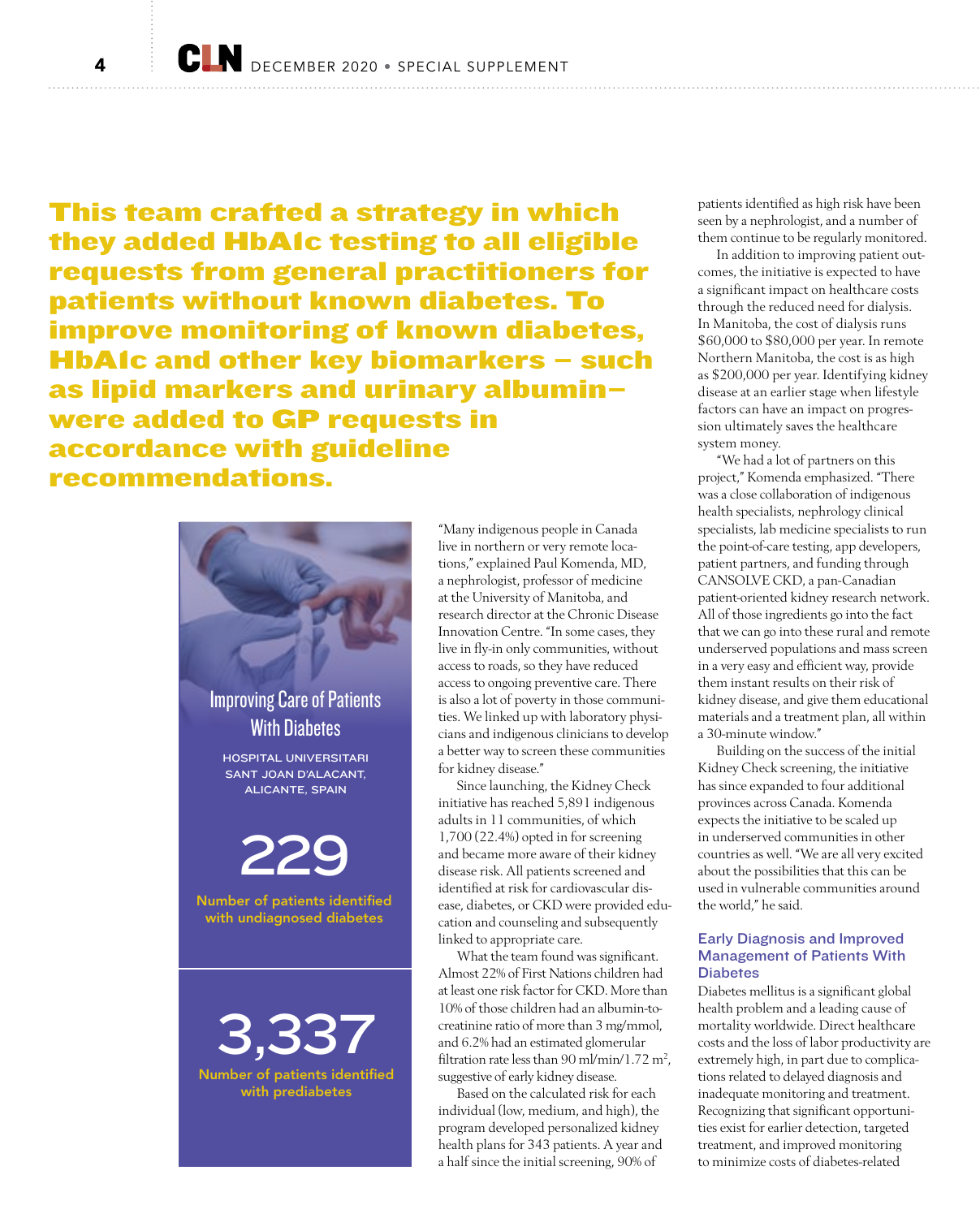complications n and improve quality of life, the Hospital Universitari Sant Joan d'Alacant in Alicante, Spain, in 2016 developed an automated strategy for improving detection of undiagnosed diabetes and prediabetes while also ensuring routine monitoring of patients with known diabetes.

This team crafted a strategy in which they added HbA1c testing to all eligible requests from general practitioners (GP) for patients without known diabetes. To improve monitoring of known diabetes, HbA1c and other key biomarkers—such as lipid markers and urinary albumin—were added to GP requests in accordance with guideline recommendations, explained Maria Salinas, PhD, head of the hospital laboratory.

In patients between 45 and 75 years of age, HbA1c was added to every GP request for complete blood count (CBC) when predefined inclusion criteria were met (no known diabetes, glucose between 5.6 and 6.9 mmol/L, no HbA1c requests in last 3 years). Patients 25 to 45 years of age had HbA1c tests with every GP request for CBC when lipids and fasting glucose were elevated.

Controlling and monitoring lipid and urinary albumin levels is also critical for optimizing treatment plans, Salinas noted. Of tests from patients with diabetes, 14.4% had these biomarkers automatically added to order sets; 21% had lipid tests with pathological values, and 17.6% had urine albumin values above 30 mg/G. In these cases, GPs were alerted to rereview their patients' care plans and take the appropriate steps.

Through this initiative, which is a global winner, the hospital laboratory was able to identify 229 patients with undiagnosed diabetes. In addition, 3,337 patients were diagnosed with prediabetes. Collectively, the total test costs were €2,730 over 84 months for patients 45-75 and €309 for patients 25-45 over 36 months.

"The cost of doing an HbA1c is very low in Spain, so this is a cost-effective way of identifying people with diabetes," Salinas said. "We know the prognosis of the disease improves when cases are diagnosed earlier. We are improving the quality of life of these patients by identifying them early and getting them on treatment plans."

Between 2016 and 2019, the number of patients with HbA1c under 8% improved significantly, thus reflecting improved diabetic control in patients treated at the institution, Salinas said. Diabetes guidelines recommend that for diabetic patients HbA1c levels should stay below 8%. In addition, appropriate monitoring of patients with diabetes helps avoid unnecessary repetition of hospital resources, including laboratory testing requests and associated phlebotomies, she noted. In this case, additional testing was avoided in 14.4% of cases (4,355 out of 30,216) between July 2016 and July 2020.

Salinas believes this initiative is highly scalable and could easily be implemented by other hospitals. "The use of algorithms and HbA1c in clinical care is not unique," she said. "However, the strategic implementation of our automated test algorithms into clinical care is unique. Our algorithm was developed to automatically add HbA1c testing to primary care requests in patients at risk for diabetes and to ensure monitoring of glycemic control in patients twice a year."

## Reducing Catastrophic Adverse Events in Patients With Hemorrhagic Shock

Between 2013 and 2015, 29.1% of all catastrophic adverse events reported at the Hospital Israelita Albert Einstein in São Paulo, Brazil, were related to bleeding management failure and hemorrhagic shock. It is estimated that the median time from the onset of hemorrhagic shock to death is 2 hours. The ability to provide lifesaving treatment is heavily dependent on the ability to recognize risk early, but challenges often exist in the identification of hemorrhagic shock, especially when the source of bleeding is unknown. There are subtle clinical indicators of shock, but they must be acted on rapidly to be effective.

The integrated clinical care team at Hospital Israelita Albert Einstein set out to reduce the number of catastrophic adverse events related to hemorrhagic shock by reducing barriers for risk identification, as well as enhancing the management of patients with severe bleeding, according to João Guerra, MD, PhD, medical head of hematology at the clinical Reducing Adverse Events From Hemorrhagic Shock HOSPITAL ISRAELITA ALBERT EINSTEIN, SÃO PAULO, BRAZIL Number of at-risk patients for whom the protocol mitigated adverse events 88.5% 29.3% TO 4.3%

> Decrease in mortality related to bleeding management failure

laboratory. Among the challenges that had to be addressed were logistical and procedural changes, activation of dedicated resources, systematic multidisciplinary alerts, and accelerated turnaround for critical tests and faster decision-making.

The team made strategic changes to enable comprehensive, patient-centric protocols for urgent patients, including establishing a new "code yellow" that enables identification of patients whose vital signs indicate risk of decompensating, Guerra said. When code yellows are activated, a rapid response team is triggered for enhanced vital sign monitoring. If a patient continues to decompensate, a "code H" alert is called. Code H alerts are based on validated criteria for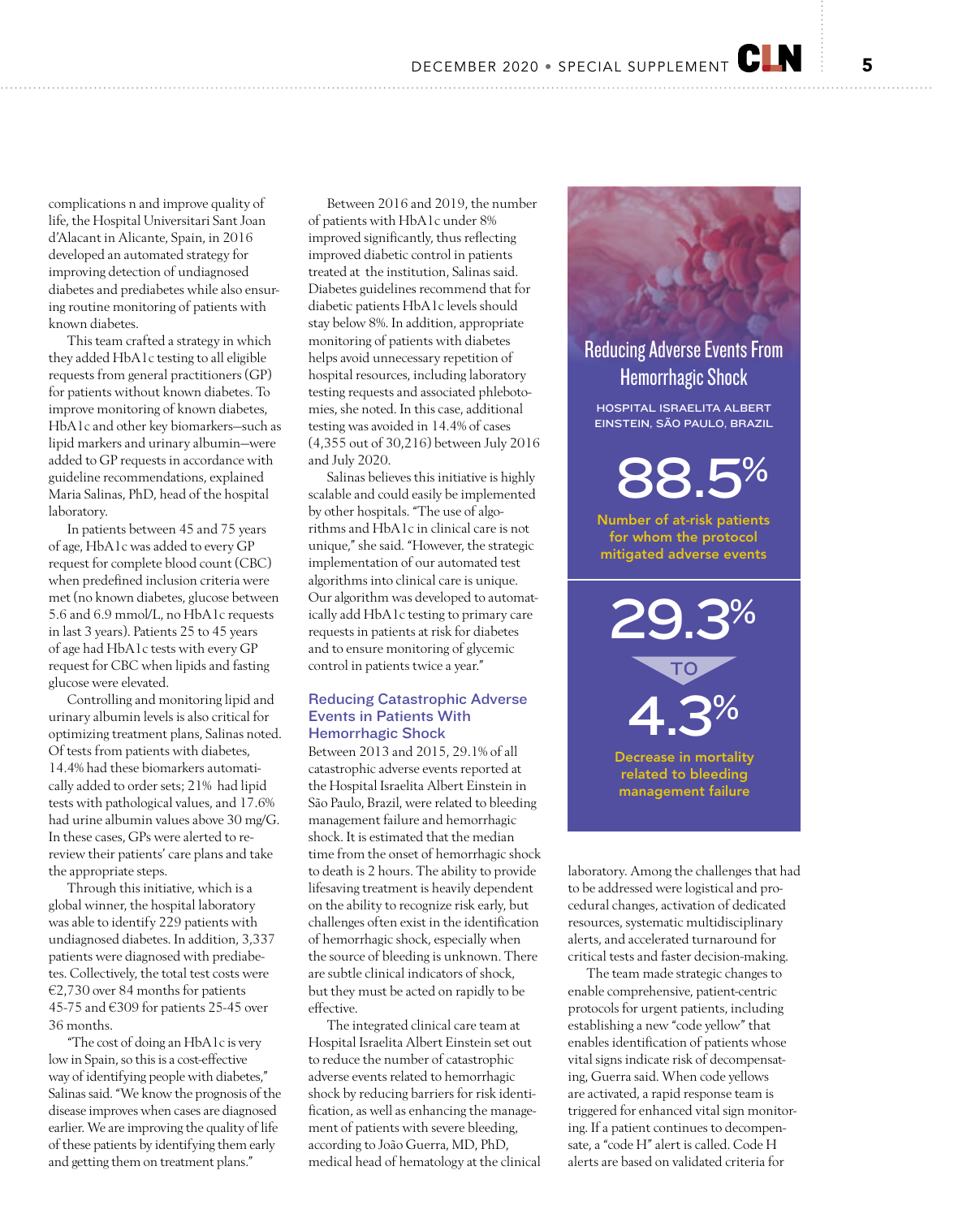

hemodynamic instability, triggering a cascade of actions across multidisciplinary health professionals through automated alerts. This includes immediate ordering of blood and blood components through a massive transfusion protocol with a 15-minute response time.

The laboratory completes the testing panel for code H within 30 minutes, enabling activation of imaging teams within 1 hour of the exam. Vascular intervention occurs within 30 minutes, and the ICU and operating room are put on stand-by. All procedures and tests are overseen by an on-call code H team that is in operation 24 hours a day, 7 days a week.

The clinical laboratory played a critical role both in developing and carrying out the code H protocol, Guerra emphasized. "The clinical laboratory team introduced concepts of precision medicine and valuebased medicine for rapid and accurate diagnosis through point-of-care testing and hemostatic and therapeutic drugs for efficient treatment," Guerra said. "In addition, we created a code H application, which guides the protocol step-by-step with algorithms and flowcharts developed with the help of artificial intelligence. The lab team was directly involved with both the coordination and validation of the point-of-care testing and with the development of the app."

The project was implemented in May 2016, and after 2 years, there was not only a significant improvement in indicators, but also a reduced length of stay in the ICU, reduction in use of blood components, and better cost-effectiveness when compared to a control group. Moreover, the development and implementation of a rapid response team enabled the hospital to mitigate catastrophic adverse events in 88.5% of code yellow patients, Guerra said. In addition, the average time to transfusion for

decompensating critical patients with active bleeding (code H patients) was reduced by 1.25 hours (from 1.30 hours to 15 minutes).

Number of SARS-CoV-2 tests reported within 48 hours of collection

Perhaps most significantly, mortality related to bleeding management failure dropped from 29.3% the 3 years prior to implementation of code H to 4.3% in the 4 years post-implementation.

Although clinicians initially were skeptical of the initiative, once the results started coming, they got on board. In the first 6 months of the project, the team trained more than 150 emergency room doctors, intensive care specialists, and anesthesiologists, as well as some 400 nurses and 50 clinical pharmacists.

"The results speak for themselves," Guerra said. "Patients are receiving better and safer care; clinicians are more confident with better training and work with the adequate coordination of efforts and actions; health administrators do not have to deal with catastrophic adverse events related to failure in the management of patients with severe hemorrhagic diseases; and payers are, at the end of the day, happy."

The Code H initiative placed as a UNIVANTS finalist with distinction and received the highest award scores for the Latin America and Caribbean region.

# Optimizing Patient Care Through COVID-19 Public-Private **Partnership**

To combat the COVID-19 pandemic, the Dubai Health Authority (DHA), the government healthcare provider, engaged private laboratories to increase testing capacity and boost access to SARS-CoV-2 testing. Once DHA began partnering with private laboratories, competition between the public and private laboratories disappeared, the price of testing dropped, and individuals had greater access to testing,

Optimizing Care for Patients With COVID-19 DUBAI HEALTH AUTHORITY, UNITED ARAB EMIRATES

98.6% 83% Reduction in rate of COVID-19 mortality in the United Arab Emirates

> according to Rana Nabulsi, MD, a consultant in healthcare quality for DHA.

"This collaboration is unusual," Nabulsi explained. "During the early days of the COVID-19 pandemic, there was huge competition between the public and private sectors on obtaining COVID-19 testing supplies. The DHA public laboratory was not able to procure adequate extraction and [polymerase chain reaction] kits as the process of purchasing in the public sector takes much longer. Private laboratories were more efficient in obtaining COVID-19 supplies. The partnership allowed us to unify logistics and the supply chain and facilitate data sharing."

DHA initially contracted with eight private laboratories to handle testing that exceeded the public lab's capacity; that number is now up to 17 private laboratories. The contracts with the private labs were conditioned on 24- to 48-hour result turnaround. In addition, the DHA team ensured that the laboratory information systems (LIS) of the private labs were interfaced with the DHA LIS, which in turn was integrated with the public health system. This offered the public health system the data it needed for prompt contact tracing and isolation of infected individuals.

According to Nabulsi, 98.6% of all SARS-CoV-2 test results were provided back to physicians and patients within 48 hours of collection, enabling actionable next steps for infected patients while mitigating risk for transmission to others. At its highest level, the COVID-19 mortality rate in the United Arab Emirates (UAE) was 1 death per million people; that rate subsequently dropped to 0.17 deaths per million, a reduction of approximately 83%. Nabulsi credits the public-private partnership with this reduction in mortality.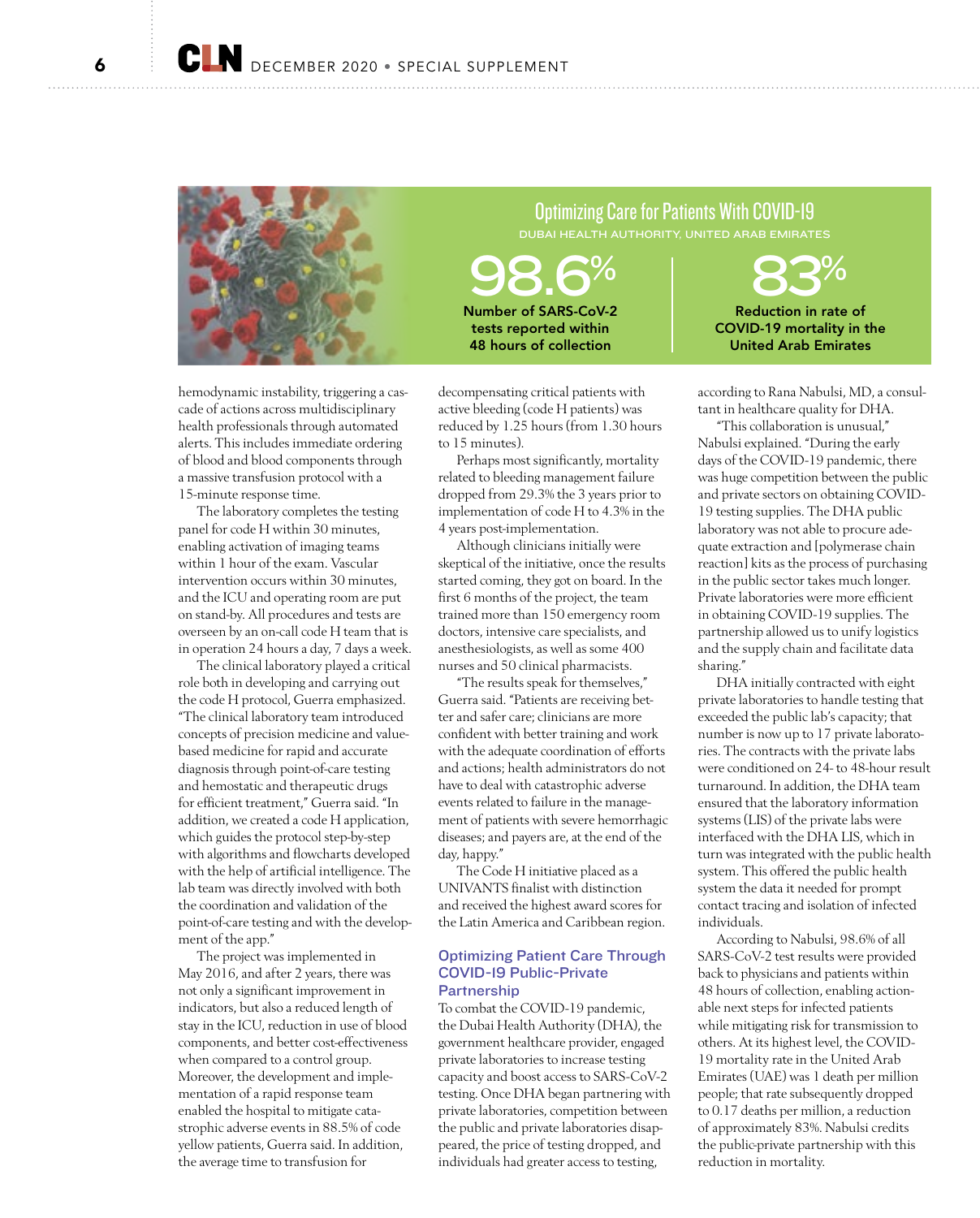"The partnership enabled increased testing capacity and facilitated access to COVID-19 testing for symptomatic patients and their contacts," she said. "In addition, providing rapid polymerase chain reaction (PCR) within two hours at all hospital emergency departments had a great impact on early triage of patients. By using both routine PCR and rapid PCR, the transmission of the virus, the hospitalization rate, and mortality rate all were reduced.

The pathology department at DHA played a crucial role in improving quality of testing, regulating private laboratories with DHA's rigorous testing guidelines, mandating rapid turnaround time, conducting inspections, and mandating monthly interlaboratory comparison programs. In addition, the DHA pathology department was able to negotiate with private laboratories for reduced prices for SARS-CoV-2 testing. All these efforts reduced healthcare costs, and those saved resources were put toward mass screening programs.

While DHA initially covered the testing and treatment costs for the pandemic, insurance companies eventually begin covering clients and beneficiaries with the same negotiated testing prices. The UAE's streamlined SARS-CoV-2 testing initiative placed as a finalist with distinction and received the highest award scores for the Middle East and Africa.

### Optimizing Patient Care

Whether helping identify CKD early enough to effect substantive change or improving diagnosis and treatment of patients with diabetes, clinical laboratories around the world are making a real difference in improving quality of life and patient outcomes.

The initiatives highlighted herein are just a few of the many projects in which laboratories are playing a critical role in transforming healthcare delivery. To learn about other UNIVANTS winners, go to www.univantshce.com.

Kimberly Scott is a freelance writer who lives in Lewes, Delaware.

+EMAIL: kmscott2@verizon.net

# UNIVANTS 2020 TEAMS RECOGNIZED IN THIS ISSUE

The UNIVANTS of Healthcare Excellence Award recognizes teams who collaborate across disciplines to transform healthcare delivery and patient care. Now in its second year, the program is recognizing teams from all regions of the globe.

For more details on these and other teams recognized this year, visit www.univantshce.com.

# TOP GLOBAL AND AREA WINNERS

Reducing Patient Risk and Enhancing Care Through the Development and Implementation of a New Chest Pain Pathway, Expedited by and for the COVID-19 Era Canterbury District Health Board, New Zealand | Best of Asia Pacific

- 
- > Martin Than **> Chris Florkowski**
- > Jacques Loubser > Sally Aldous
- > John Pickering

# Kidney Check: The Next Generation of Surveillance for Hypertension, Diabetes, and Chronic Kidney Disease

Chronic Disease Innovation Centre, Seven Oaks General Hospital, Winnipeg, Canada | Best of North America

- > Paul Komenda > Binh Nguyen
- > Barry Lavallee > Adeera Levin
- › Abdul Razaq Sokoro

# Early Diagnosis and Improved Management of Patients With Diabetes Through Strategic and Automated Test Algorithms via Primary Care Hospital Universitari Sant Joan d'Alacant, Alicante, Spain | Best of Europe

- > Maria Salinas **> Maite López-Garrigós** > Emilio Flores > > Francisco J. Pomares-Gómez
- 
- › Beatriz Massa

# RECOGNITION OF DISTINCTION – BEST IN AREA WINNERS

# Reducing Catastrophic Adverse Events in Patients With Hemorrhagic Shock Through Early Recognition of Risk and System-Wide Automatic Alerts

Hospital Israelita Albert Einstein, São Paulo, Brazil | Best of Latin America and Carribean

- > João Carlos de Campos Guerra > Roseny dos Reis Rodrigues
- › Priscilla Bento Matos Cruz Derogis › Carlos Eduardo dos Santos Ferreira
- › Michele Jaures

Novel Collaborative Approach Among Public and Private Sectors for Streamlined SARS-CoV-2 Testing Towards Optimized Patient Outcome During Covid-19 Pandemic Dubai Health Authority, Dubai, United Arab Emirates | Best of Middle East and Africa

- 
- 
- › Mohammed Daoud

> Rana Nabulsi Xanan Al Suwaidi > Hussain Al Samt > Laila Al Dabal